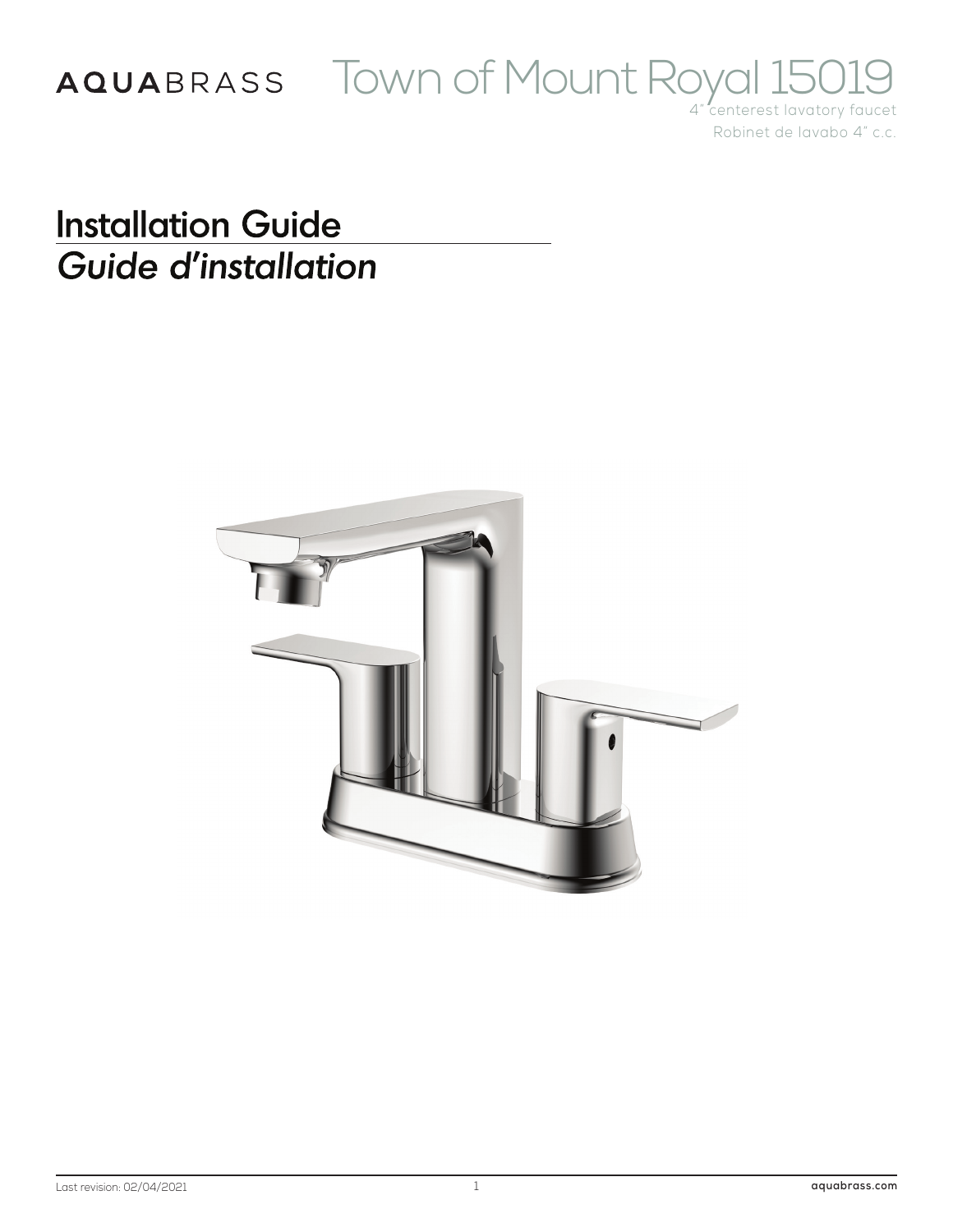# AQUABRASS TOWN OF Mount Royal 15019

Robinet de lavabo 4" c.c.

### **Service Parts / Schéma des pièces**



| ltem | Code                 | English   | Français                                     | Item | Code      | English      | Français                                      |
|------|----------------------|-----------|----------------------------------------------|------|-----------|--------------|-----------------------------------------------|
|      | ABVI15234            | Set screw | Vis de retenue                               |      | ABCA01521 |              | Cold water cartridge   Cartouche d'eau froide |
|      | ABFC15373PC   Handle |           | Poignée                                      |      | ABAE15333 | Aerator      | Aérateur                                      |
|      | ABCA01511            |           | Hot water cartridge   Cartouche d'eau chaude |      | ABFP15334 | Tie down kit | Ensemble de fixation                          |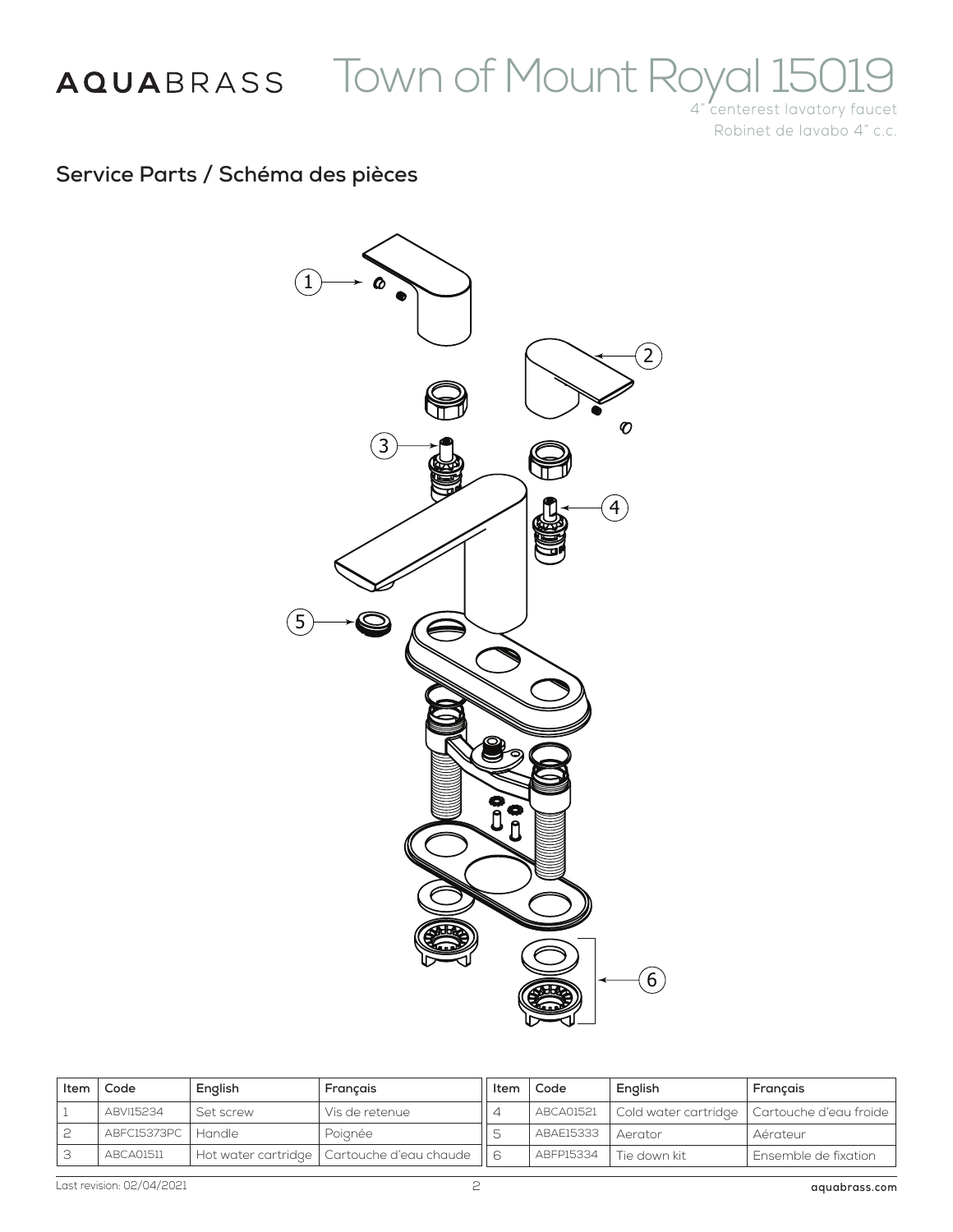

# AQUABRASS TOWN Of Mount Royal 15019

Robinet de lavabo 4" c.c.

### **General Dimensions / Dimensions générales**







**CAUTION:** FOR BEST RESULTS, WE STRONGLY RECOMMEND THE INSTALLATION OF THIS FAUCET BE DONE BY A LICENSED PLUMBER.



**MISE EN GARDE:** POUR OBTENIR UN RÉSULTAT OPTIMAL, NOUS RECOMMANDONS FORTEMENT QUE L'INSTALLATION DE CE ROBINET SOIT FAITE PAR UN PLOMBIER ACCRÉDITÉ.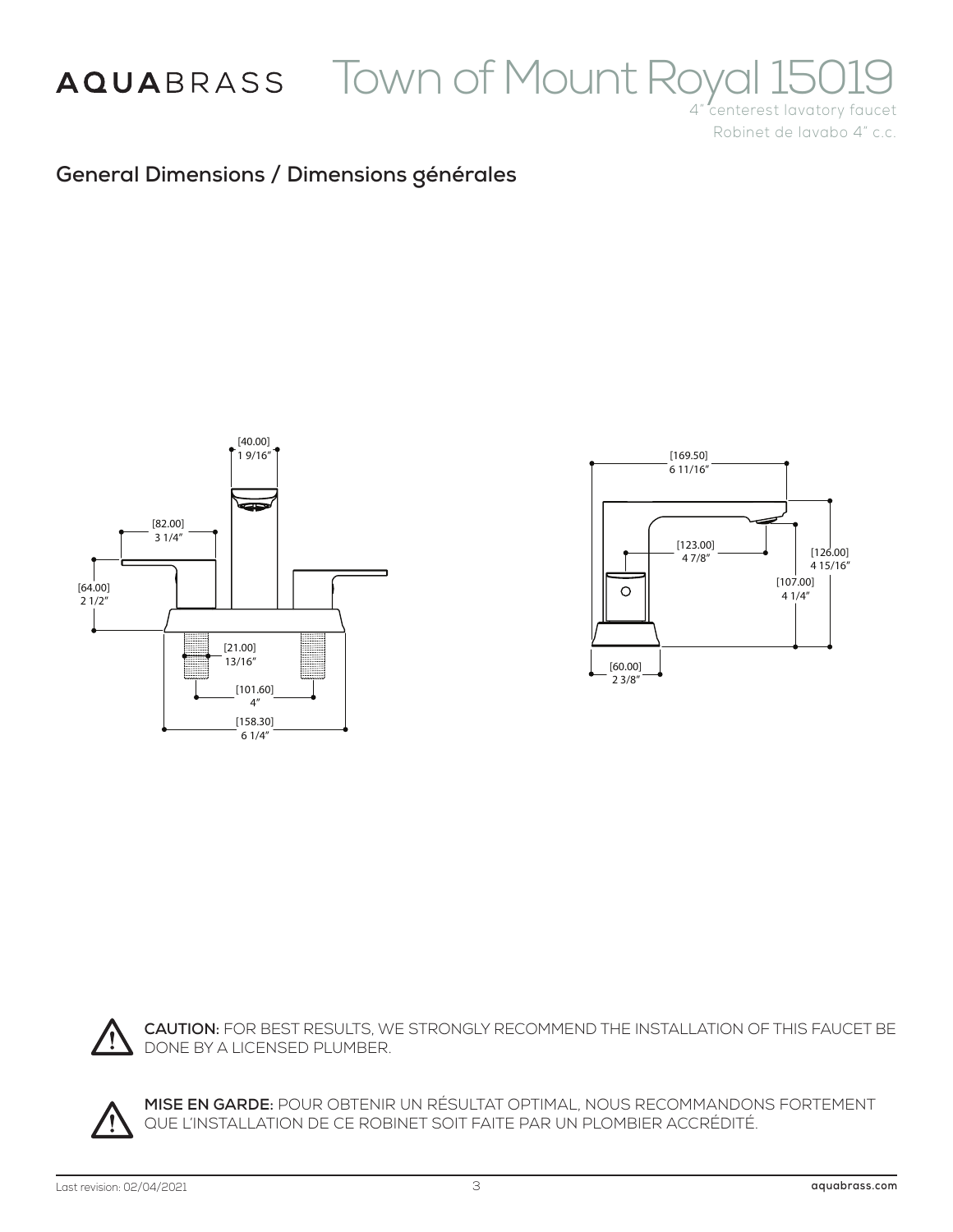### AQUABRASS

# Town of Mount Royal 15019

Robinet de lavabo 4" c.c.

**1 Prepare the faucet Préparation du robinet 2Install the faucet**



**Installation du robinet**





**3 Raccordement des** 

**boyaux flexibles**

**Connecting the hoses**

Fig.3

WE RECOMMEND DRILLING A 1 1/4" DIAMETER HOLE.

Insert the faucet (1) into the holes  $($  Ø  $11/4$ ") of the basin or countertop as shown (fig. 1).

NOUS RECOMMANDONS DE PERCER UN TROU DE 1 1/4" DE DIAMÈTRE.

Insérer le robinet (1) dans les trous (Ø 1 1/4") du lavabo ou du comptoir tel qu'illustré (Fig. 1).

Place the rubber rings (1&2) and secure the faucet with plastic nut (3&4).

Placer les bagues en caoutchouc (1&2) et sécuriser avec les écroux en métal (3&4).

Screw the cold and hot water hoses (1&2) to the water inlets of the faucet body. Connect the hoses to the water supply.

(it is recommended to use standard 1/2" connectors ,not supplied)

Visser les tuyaux d'eau froide et chaude (1&2) aux entrées d'eau du robinet. Raccorder les flexibles aux flexibles d'alimentation en eau chaude et froide.

(il est recommandé d'utiliser des connecteurs 1/2",non fourni)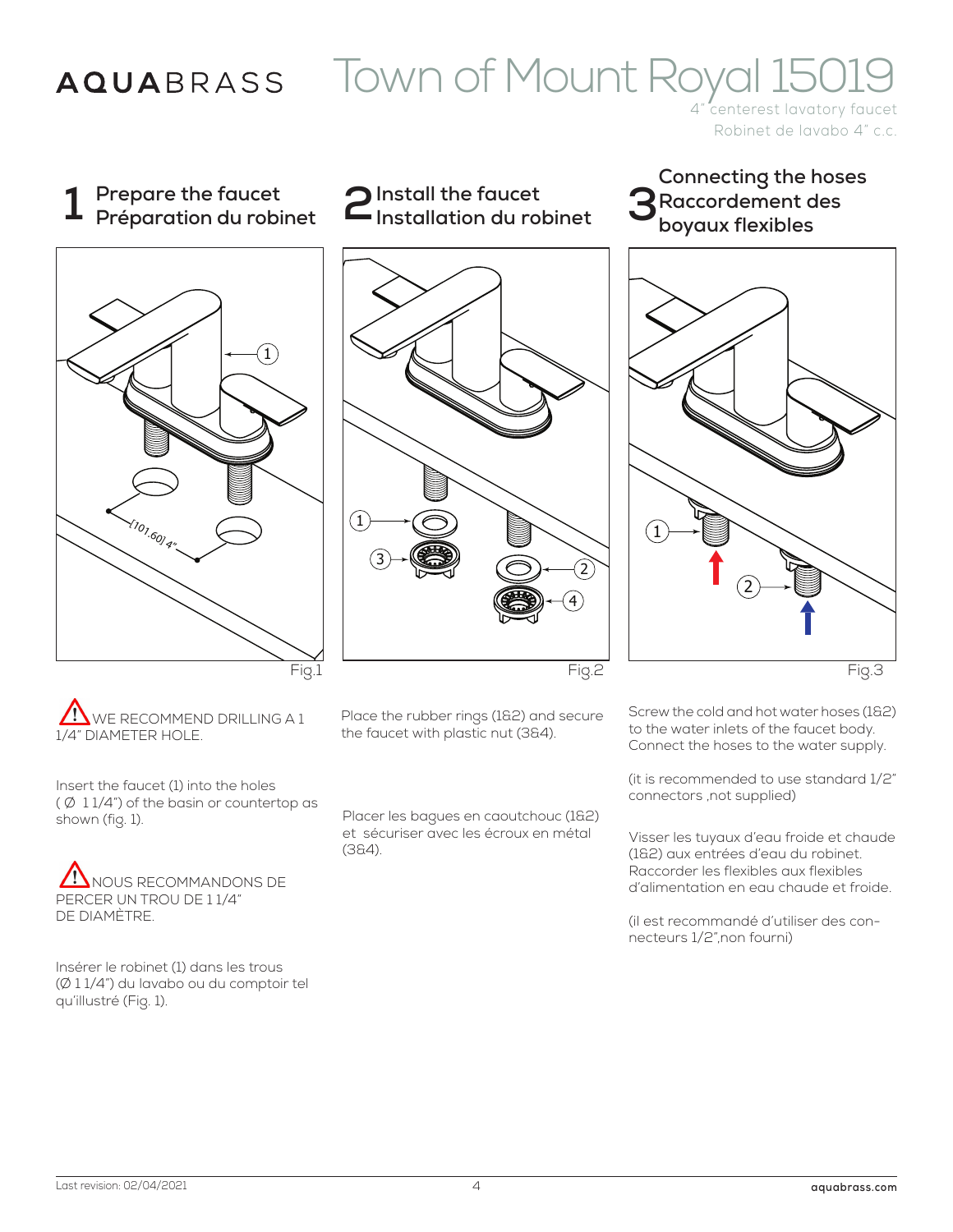### AQUABRASS

## Town of Mount Royal 15019

Robinet de lavabo 4" c.c.

### **Drain installation Installation du drain**



### **Cartridge replacement Remplacement de la cartouche Nettoyage de l'aérateur**

**Cleaning the Aerator**





Unscrew the tube (2) and remove the hexagonal nut (3), the white nylon washer (4) and the black rubber washer (5). Insert the body of the drain (1) into the hole of the basin. Reinsert the washers and the hexagonal nut in the same order: (5), (4), (3). Tighten firmly without putting pressure on the basin. Screw back the tube (2). It is recommended to apply teflon tape around the tube's thread to prevent water leaks.

Dévisser le tube (2) et enlever l'écrou hexagonal (3), la rondelle de nylon blanche (4) et la rondelle de caoutchouc noire (5). Insérer le corps du drain (1) dans le trou du lavabo. Remettre les rondelles et l'écrou dans le même ordre : (5), (4), (3). Resserrer fermement sans mettre de pression sur le lavabo. Revisser le tube (2). Il est recommandé d'appliquer du ruban de teflon autour des

fillets afin de prévenir les fuites.

Start by shutting off water supply lines and then turn on the faucet handles to drain the water. To replace the cartridge (4), remove the set screw (2), take out the handle (1), the metal nut (3). Replace the cartridge (4) with the new one and reassemble by reversing steps.

Couper l'alimentation d'eau et ouvrir le robinet pour vider l'eau résiduelle. Pour remplacer la cartouche (4), enlever le vis de retenue (2), et retirer la poignée (1), l'écrou métallique (3). Remplacer la cartouche (4) avec la nouvelle et remonter en inversant les étapes.

Remove the aerator (1) from the spout. Then soak it in a vinegar and water solution to remove lime build-up. Once parts have been cleaned, reinsert the aerator.

Dévisser l'aérateur (1). Ensuite, tremper l'aérateur dans un mélange de vinaigre et d'eau, pour retirer le calcaire qui pourrait s'y être accumulé. Une fois les pièces nettoyées, replacer l'aérateur.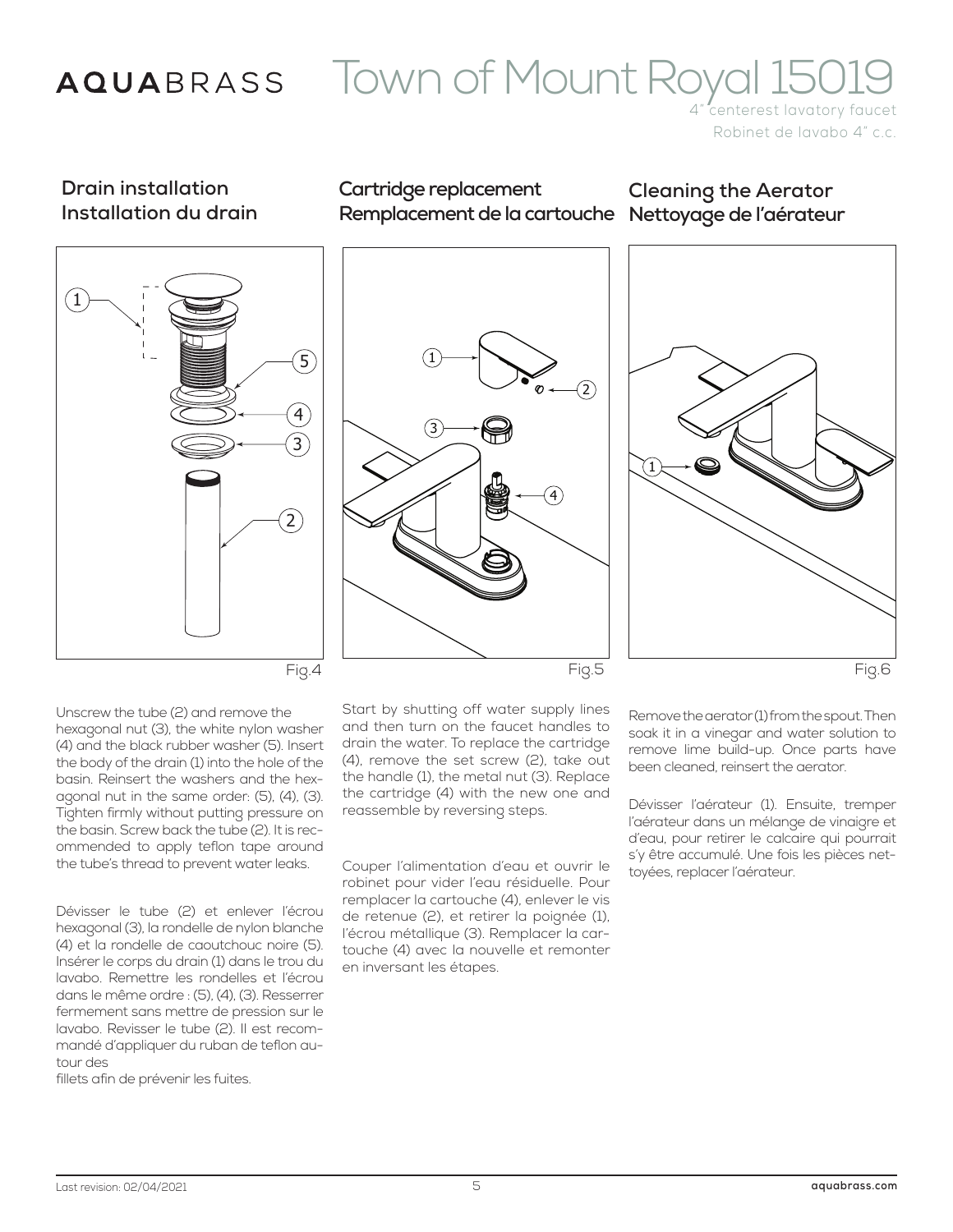## **AQUA**BRASS WARRANTY

Aquabrass offers a lifetime warranty against defects in materials and workmanship under normal conditions of use, care and maintenance of the product(s), for as long as the original purchaser owns their home. The warranty applies only when the product is purchased from an authorized Aquabrass dealer. It is not transferable and is limited to products sold and installed in Canada and the United States.

### OUR WARRANTIES FOR RESIDENTIAL APPLICATIONS

- Limited lifetime warranty for ceramic disc cartridges.
- Five (5) year warranty for all other cartridges (thermostatic cartridges, diverters, check stop mechanisms etc.).
- Limited lifetime warranty for the polished chrome, electro black, stainless steel and PVD finishes.
- Three (3) year warranty for all other finishes.
- Two (2) year warranty for electronic faucets and components (batteries are not covered by our warranty).
- Five (5) year warranty for all other Aquabrass product(s) and parts.

### OUR WARRANTY FOR COMMERCIAL / INDUSTRIAL APPLICATIONS

• All Aquabrass products and parts will be warranted for two (2) years.

### OUR WARRANTY ON FINISHES

Polished chrome, electro black, stainless steel and PVD finishes carry a limited lifetime warranty against defects. All other Aquabrass finishes are warranted for three (3) years. Finishes on drains are not covered by the warranty, nor the normal wear of any finish. Normal wear and tear is the expected decline in the condition of a product/finish due to normal everyday use. We highly recommend you carefully read the care and maintenance detailed instructions or visit our website aquabrass.com/aquabrass finishes.

#### OUR COMMITMENT

•

We will repair or replace, free of charge, during the applicable warranty periods listed above, any product, part or finish that is proven defective in material and/or workmanship under normal installation, condition of use, care and maintenance of the product(s). Replacement parts for discontinued products will be made available, under warranty or not, until stock lasts. Under the period(s) of the warranty listed above, if the required replacement product, part or finish is no longer available, an equivalence will be recommended and provided, free of charge.

### OUR WARRANTY EXCLUSIONS

- Damage caused by inadequate installation, misuse, lack of care and maintenance of the product(s).
- Surface damage caused from using abrasive products, such as detergents.
- Corrosion resulting from exposition to chemically reactive products, such as Chlorine.
- Damage caused by hard water, calcareous deposits or sediments.
- Damage or loss occurred by a natural calamity such as fire, earthquake, flood, thunder, electrical storm.
- The installation of any Aquabrass products by a non-accredited professional.

Any labor or shipping charges, or damages whatsoever incurred in whole or in part from installation, removal, re-installation, repair or replacement of any Aquabrass product or part, as well as any incidental or consequential damages, expenses, losses, direct or indirect, arising from any cause whatsoever.

### OUR WARRANTY CLAIM PROCESS

To exercise our warranty, a proof of purchase – such as a copy of invoice - must be made available to our distribution center. Depending on the complexity of the defective product, an inspection can be required prior to approving the warranty claim.

North American Distribution Center (Canada & USA):

AD-WATERS Technical Service Center 9805 Clark street Montréal, Québec H3L 2R5

1 888 239-9336 tech@ad-waters.com

For international requests: communications@aquabrass.com

Aquabrass reserves the right to make product specification changes without notice or obligation and to change or discontinue certains models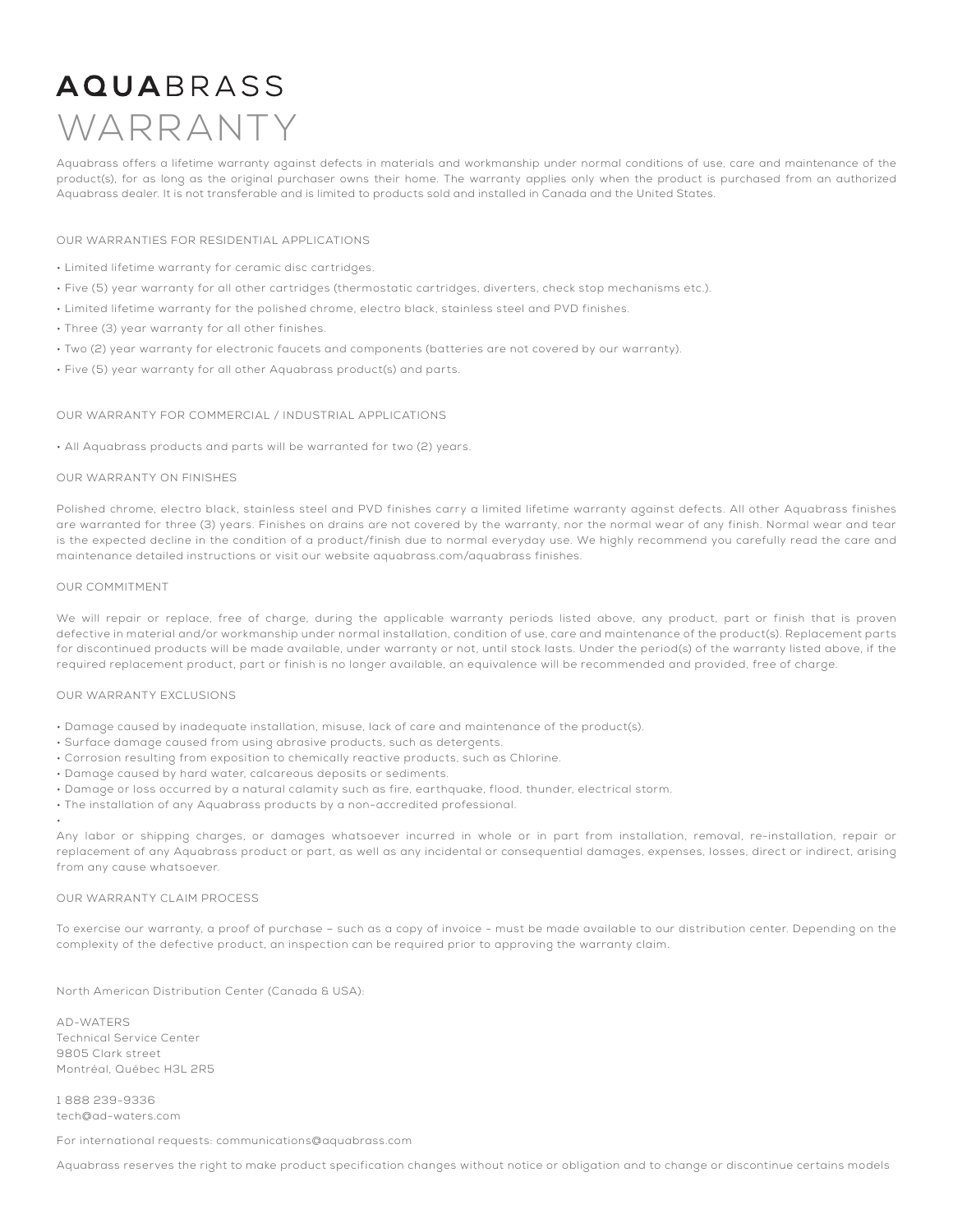## **AQUA**BRASS GARANTIE

Aquabrass offre une garantie à vie contre les défauts de matériel et de main d'œuvre dans des conditions normales d'utilisation et d'entretien du produit, et ce tant que l'acheteur d'origine est propriétaire de sa maison. La garantie est applicable seulement si le produit est acheté chez un détaillant Aquabrass dûment autorisé. Elle n'est pas transférable et est limitée aux produits vendus et installés au Canada et aux États-Unis.

### NOTRE GARANTIE POUR DES APPLICATIONS RÉSIDENTIELLES

- Garantie limitée à vie pour les cartouches en céramique.
- Garantie de cinq (5) ans pour tous les autres types de cartouches (cartouches thermostatiques, déviateur, valves d'arrêt, etc.).
- Garantie limitée à vie pour les finis suivants: chrome poli, electro black, acier inoxydable et PVD.
- Garantie de trois (3) ans pour tous les autres finis.
- Garantie de deux (2) ans pour la robinetterie électronique et ses composants (les piles ne sont pas couvertes par notre garantie).
- Garantie de cinq (5) ans pour tous les autres produits ou pièces Aquabrass.

#### NOTRE GARANTIE POUR DES APPLICATIONS COMMERCIALES ET INDUSTRIELLES

• Tous les produits et pièces Aquabrass sont garantis pour une durée de deux (2) ans.

#### NOTRE GARANTIE SUR LES FINIS

Les finis chrome poli, electro black, acier inoxydable et PVD ont une garantie limitée à vie contre les défauts. Tous les autres finis sont garantis trois (3) ans. Les finis appliqués sur les drains et l'usure normale d'un fini ne sont pas couverts par cette garantie. L'usure normale est la détérioration naturelle d'un produit résultant de son utilisation au fil du temps. Il est fortement recommandé de lire attentivement les instructions sur l'entretien des produits et des finis Aquabrass ou de consulter le site aquabrass.com/fr/finitions-personnalisees.

#### NOTRE ENGAGEMENT

Nous nous engageons à réparer ou à remplacer sans frais pendant les périodes de garantie applicables listées, tout produit, pièce ou fini s'avérant défectueux d'un vice de matériel ou de fabrication dans des conditions normales d'utilisation et d'entretien. Les pièces de remplacement pour des produits discontinués, sous garantie ou non, seront disponibles et ce jusqu'à épuisement des stocks. Pendant les périodes de garantie applicables, si le produit, la pièce ou le fini requis ne sont plus disponibles, une équivalence sera suggérée et fournie sans frais.

#### NOS EXCLUSIONS DE GARANTIE

- Les dommages causés par une erreur d'installation, de négligence et d'un mauvais usage de produit.
- Les dommages de surface causés par l'utilisation de produits abrasifs, comme des détergents.
- La corrosion résultant d'une exposition d'un produit chimiquement réactif, comme le chlore.
- Les dommages causés par l'eau dure, les dépôts de calcaire ou les sédiments.
- Les dommages ou les pertes résultant d'une catastrophe naturelle telle qu'un feu, un tremblement de terre, le tonnerre, un orage électrique etc.
- L'installation de tout produit Aquabrass par un professionnel non-agréé.

Tout frais de main d'œuvre ou de transport, ou dommages causés en totalité ou en partie lors de l'installation du produit, de son retrait, de sa réinstallation, de sa réparation, ainsi que tout dommage occasionnel ou conséquent, dépense, perte directe ou indirecte, provenant de quelque cause que ce soit.

### COMMENT EXERCER NOTRE GARANTIE

Pour toute demande de garantie, une preuve d'achat (copie de la facture) doit être envoyée à notre centre de distribution. La complexité du défaut du produit pourrait entraîner une inspection avant l'approbation de la réclamation de la garantie.

Centre de distribution pour l'Amérique du Nord (Canada et É.U.) :

AD-WATERS Centre de service technique 9805 rue Clark Montréal, Québec H3L 2R5

1 888 239-9336 tech@ad-waters.com

Pour les demandes internationales : communications@aquabrass.com

Aquabrass se réserve le droit de modifier des caractéristiques de ses produits sans avis ni obligation ainsi que de remplacer ou de retirer certains modèles.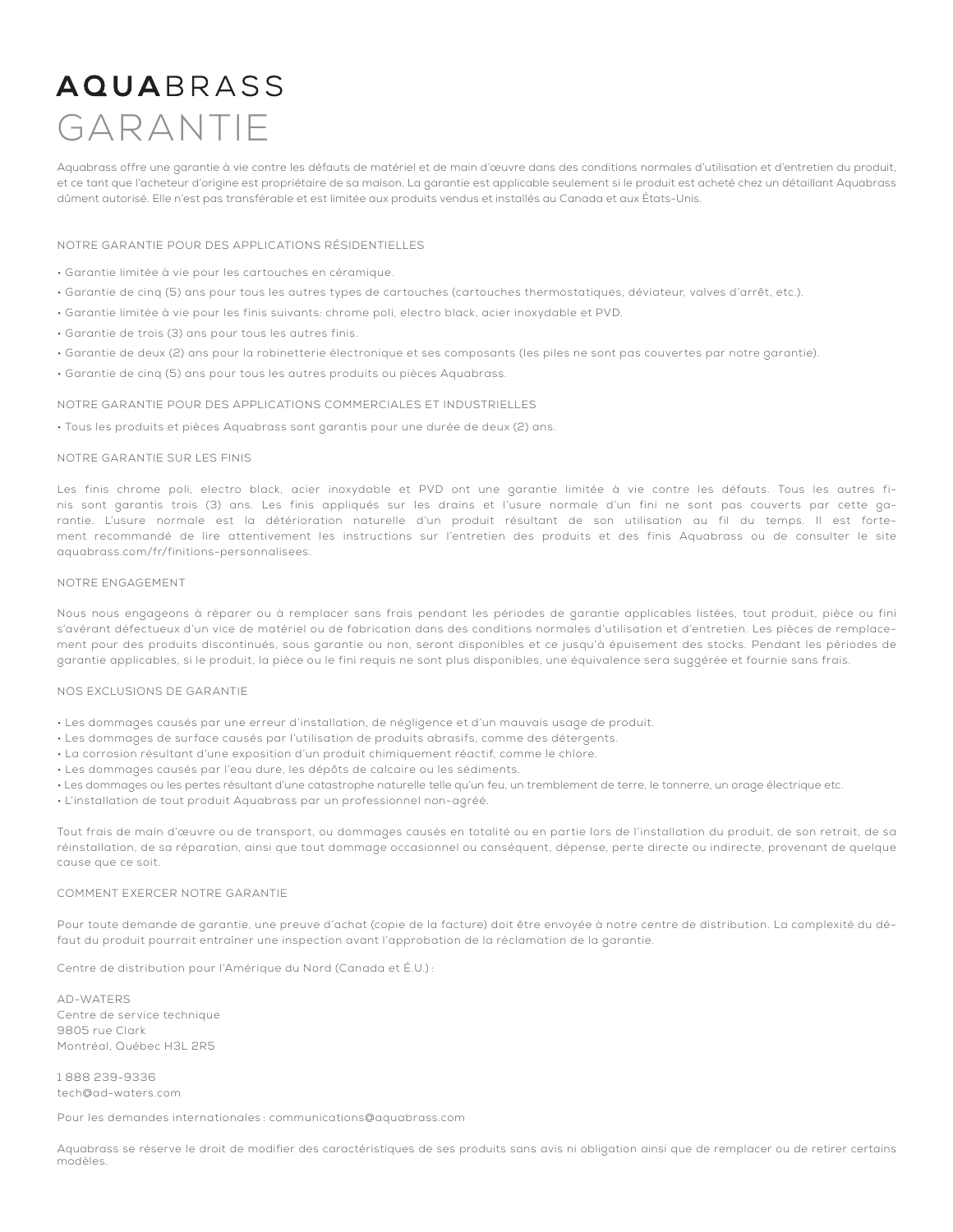### **AQUARRASS**

## ABOU

### CARE & MAINTENANCE

Do not allow water residues to come into prolonged contact with the surface finish. After each use, gently dry the product surface with a clean soft cloth to prevent water-spotting and mineral build-up. Water stains and accumulation of minerals weaken the protective coating, eventually leading to peel off.

Clean the surface regularly using a pH neutral clear liquid soap, water and a soft cloth. Rinse away any traces of soap and gently dry with a soft clean cloth. Occasional application of Flitz Faucet Wax Plus is also recommended. The application of this wax based product leaves a protective layer that repels water, thereby providing extra protection against tarnishing.

Avoid abrasive and harsh cleaning products (detergents, caustic, acidic, antibacterial, ammonia- or bleach-containing products, organic solvents, lime scale and clog removers, brass and silver cleaners, etc.). The use of these products can damage the finish and will void the warranty. We recommend covering the fixture with a towel when using any of the listed products in order to prevent damage by splashing.

Residues left by personal products such as soap, toothpaste and shampoo can damage the finish. Always rinse these residues away with clean water and wipe dry.

Due to the characteristics of the Aquabrass custom finishes and their appropriate maintenance durability dependency, the warranty for custom finish products is three (3) years. There are no returns on custom finish products.



### OPTIONAL LOW FLOW AERATORS

Adjustments for specific restrictions can be made on most of our lavatory bathroom faucets in order to coordinate with regional flow rate allowances. A low flow restrictor is sold at \$10 per unit. Please contact your local Aquabrass representative for additional details.

### PRODUCT CERTIFICATION

Complying with North American plumbing standards and guaranteeing environmental products of the highest quality is our top priority.